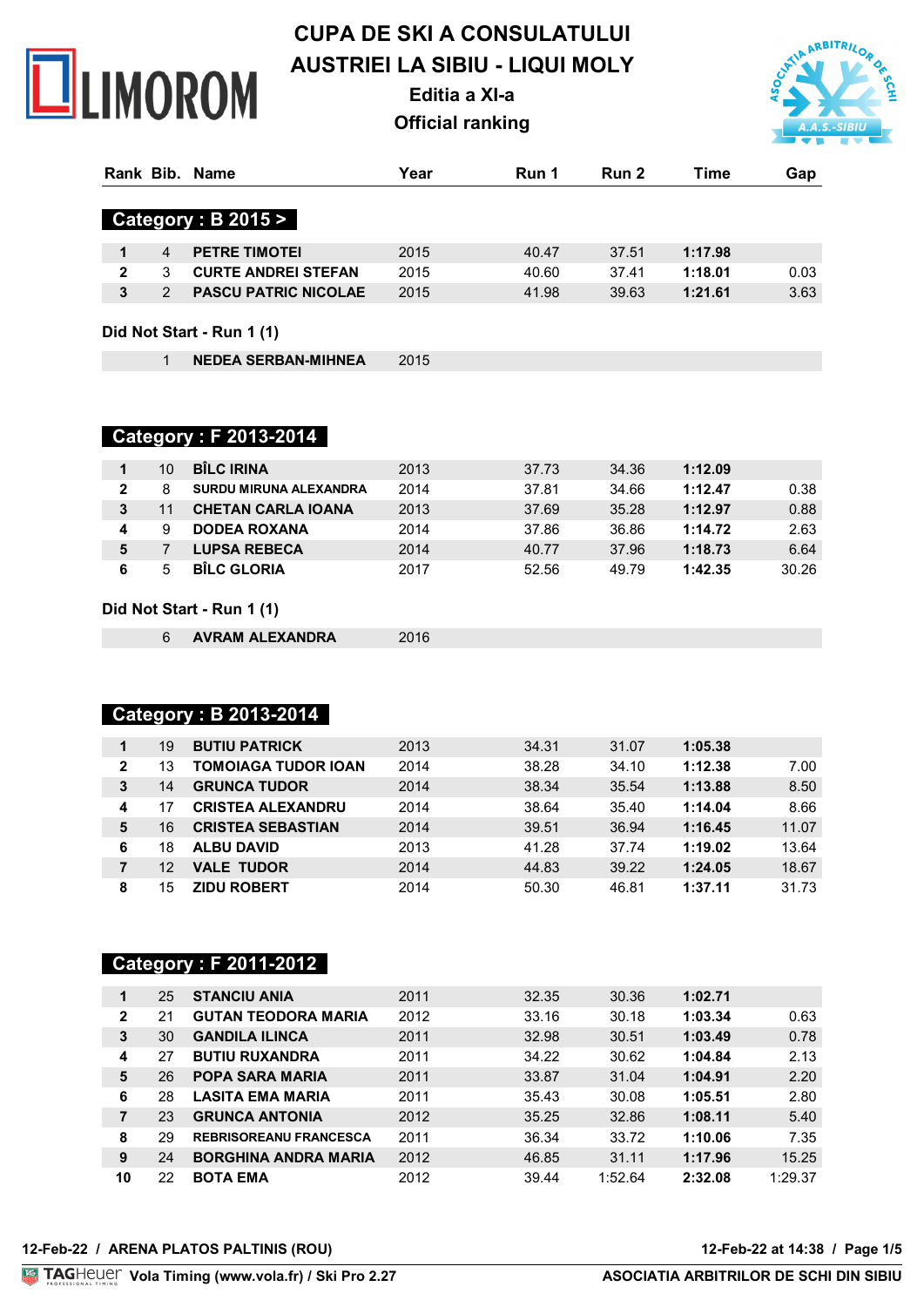# **ILIMOROM**

### **CUPA DE SKI A CONSULATULUI AUSTRIEI LA SIBIU - LIQUI MOLY Editia a XI-a Official ranking**



**Rank Bib. Name Year Run 1 Run 2 Time Gap Did Not Start - Run 1 (1)**

**BALABAN IRIS MARIA** 2012

# **Category : B 2011-2012**

|                | 37 | <b>PETRE TEODOR</b>         | 2011 | 33.04 | 30.86 | 1:03.90 |       |
|----------------|----|-----------------------------|------|-------|-------|---------|-------|
| $\overline{2}$ | 38 | <b>ALBU DAVID</b>           | 2011 | 34.21 | 31.07 | 1:05.28 | 1.38  |
| 3              | 39 | <b>DRAGOS LUCA MIHAI</b>    | 2011 | 35.05 | 31.39 | 1:06.44 | 2.54  |
| 4              | 33 | <b>CHETAN ANDREI RAZVAN</b> | 2012 | 35.04 | 31.66 | 1:06.70 | 2.80  |
| 5              | 36 | <b>COSMA STEFAN</b>         | 2011 | 35.59 | 32.28 | 1:07.87 | 3.97  |
| 6              | 34 | <b>AVRAM RAZVAN</b>         | 2012 | 36.43 | 31.96 | 1:08.39 | 4.49  |
|                | 31 | <b>FRATICI CRISTIAN</b>     | 2012 | 41.78 | 36.89 | 1:18.67 | 14.77 |
|                |    |                             |      |       |       |         |       |

#### **Did Not Start - Run 1 (2)**

| 32 PETRICE DARIUS     | 2012 |
|-----------------------|------|
| 35 ALMAJAN GUTA MATEI | 2012 |

### **Category : F 2007-2010**

| $\mathbf{1}$   | 57 | <b>DAMACHE DARIA</b>         | 2007 | 29.82 | 26.95 | 56.77   |       |
|----------------|----|------------------------------|------|-------|-------|---------|-------|
| $\mathbf{2}$   | 46 | <b>LASITA ANA SOFIA</b>      | 2009 | 30.93 | 27.92 | 58.85   | 2.08  |
| 3              | 42 | <b>TOMESCU ILINCA</b>        | 2010 | 30.94 | 28.34 | 59.28   | 2.51  |
| 4              | 55 | <b>SUSCA ELIZA-MARIA</b>     | 2007 | 32.18 | 27.35 | 59.53   | 2.76  |
| 5              | 51 | PETRIA ARIANA MARIA          | 2009 | 31.22 | 29.19 | 1:00.41 | 3.64  |
| 6              | 48 | <b>GROBEI ANA</b>            | 2009 | 31.92 | 28.92 | 1:00.84 | 4.07  |
| $\overline{7}$ | 52 | <b>SPATARU BRISEIS</b>       | 2009 | 31.87 | 29.00 | 1:00.87 | 4.10  |
| 8              | 54 | <b>FODOR ANDREA MARIA</b>    | 2008 | 32.69 | 29.28 | 1:01.97 | 5.20  |
| 9              | 45 | <b>POPA ANTONIA STEFANIA</b> | 2009 | 33.76 | 29.72 | 1:03.48 | 6.71  |
| 10             | 53 | <b>MUNTEAN DARIA</b>         | 2008 | 35.58 | 31.12 | 1:06.70 | 9.93  |
| 11             | 40 | <b>ARVAY FRANZISKA</b>       | 2010 | 43.29 | 38.95 | 1:22.24 | 25.47 |
| 12             | 43 | <b>ZIDU DARIA FLAVIANA</b>   | 2010 | 44.83 | 41.42 | 1:26.25 | 29.48 |
| 13             | 41 | <b>PORR PAULA DIANA</b>      | 2010 | 45.82 | 41.86 | 1:27.68 | 30.91 |

#### **Did Not Start - Run 1 (5)**

| 44 | <b>ZOPPELT CAROLINE</b>        | 2009 |
|----|--------------------------------|------|
| 47 | <b>MERGHES STEFANIA ANDREA</b> | 2009 |
| 49 | <b>VERES ZSOFIA</b>            | 2009 |
| 50 | ALMAJAN GUTA BOGDANA IOANA     | 2009 |
| 56 | <b>IACOB MAIA ANIELA</b>       | 2007 |

#### **Category : B 2007-2010**

| 88 | <b>FODOR ADAM</b>        | 2007 | 29.95 | 26.88 | 56.83 |      |
|----|--------------------------|------|-------|-------|-------|------|
| 87 | <b>CERCEL RADU MIHAI</b> | 2007 | 30.64 | 26.74 | 57.38 | 0.55 |
| 82 | <b>HUNYADI NORBERT</b>   | 2008 | 30.26 | 27.38 | 57.64 | 0.81 |
| 68 | <b>LUPSA LEONARD</b>     | 2009 | 30.86 | 27.60 | 58.46 | 1.63 |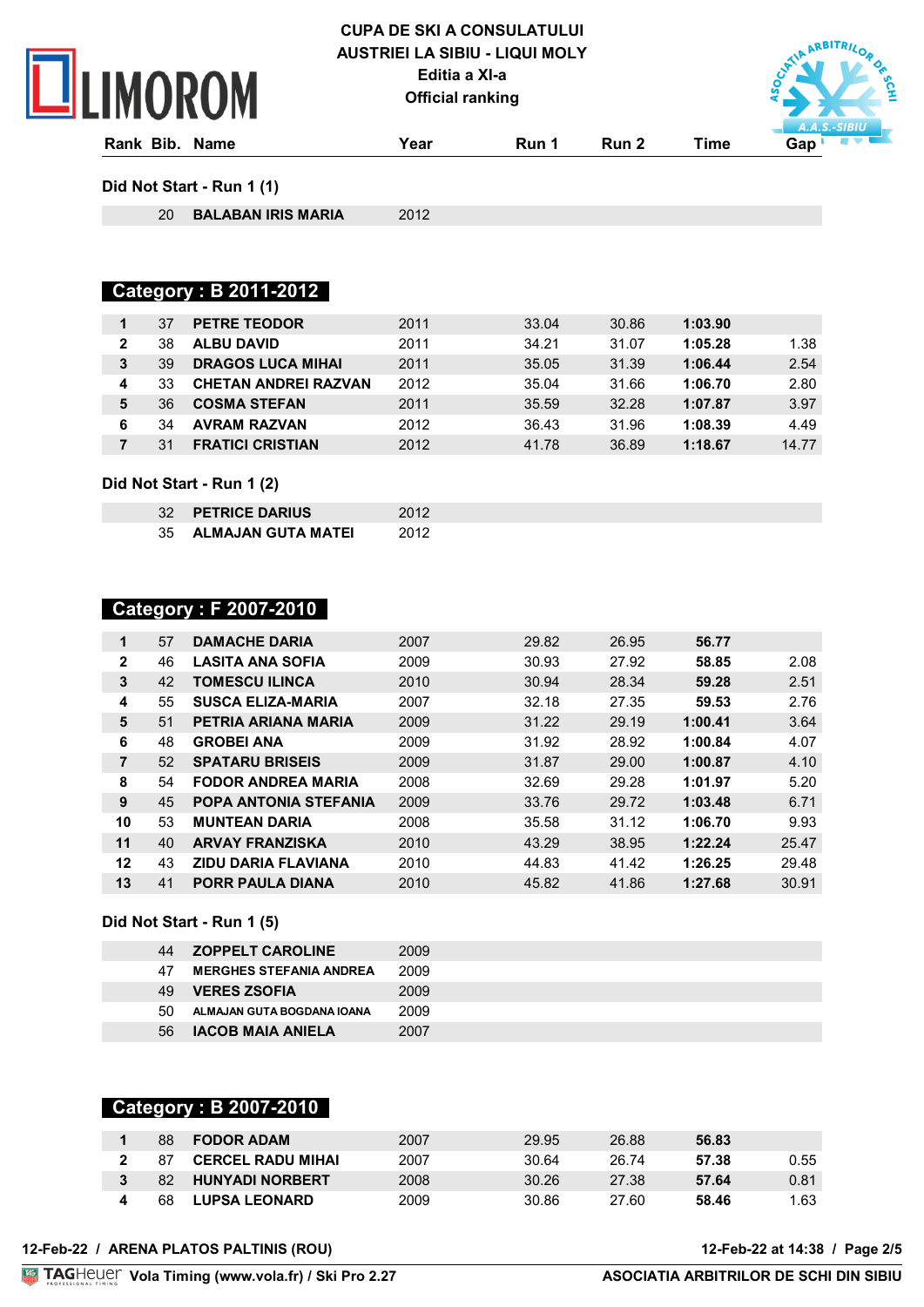# **NEIMOROM**

# **CUPA DE SKI A CONSULATULUI AUSTRIEI LA SIBIU - LIQUI MOLY Editia a XI-a Official ranking**



| Rank Bib. |    | Name                             | Year | Run 1 | Run 2 | Time    | Gap   |
|-----------|----|----------------------------------|------|-------|-------|---------|-------|
|           |    |                                  |      |       |       |         |       |
| 5         | 78 | <b>PETRE MATEI</b>               | 2008 | 30.72 | 27.97 | 58.69   | 1.86  |
| 6         | 83 | <b>BARBATEI ALEXANDRU</b>        | 2008 | 31.13 | 27.79 | 58.92   | 2.09  |
| 7         | 59 | <b>OPRIS MATEL</b>               | 2010 | 31.23 | 28.53 | 59.76   | 2.93  |
| 8         | 85 | <b>IUREA TUDOR CRISTIAN</b>      | 2008 | 31.41 | 28.88 | 1:00.29 | 3.46  |
| 9         | 58 | <b>DOGARU TUDOR VALENTIN</b>     | 2010 | 31.65 | 28.70 | 1:00.35 | 3.52  |
| 10        | 81 | <b>SILAGHI TUDOR PAUL</b>        | 2008 | 31.99 | 28.82 | 1:00.81 | 3.98  |
| 11        | 75 | <b>FEDOREAC MIHAI STEFAN</b>     | 2009 | 32.23 | 29.24 | 1:01.47 | 4.64  |
| 12        | 60 | <b>MARTINESCU RICHARD</b>        | 2010 | 33.22 | 29.40 | 1:02.62 | 5.79  |
| 13        | 62 | <b>MUNTEAN RAUL MIHAI</b>        | 2010 | 33.54 | 29.37 | 1:02.91 | 6.08  |
| 14        | 72 | <b>FRATICI STEFAN IOAN</b>       | 2009 | 35.34 | 31.87 | 1:07.21 | 10.38 |
| 15        | 67 | <b>VALE MATEI</b>                | 2008 | 32.53 | 43.05 | 1:15.58 | 18.75 |
| 16        | 63 | <b>BORGHINA VICTOR</b>           | 2010 | 39.71 | 36.54 | 1:16.25 | 19.42 |
| 17        | 66 | <b>GUTAN EDUARD MIHAI</b>        | 2009 | 41.67 | 37.32 | 1:18.99 | 22.16 |
| 18        | 70 | <b>ASCHILEAN IANIS ALEXANDRU</b> | 2009 | 42.48 | 36.53 | 1:19.01 | 22.18 |
| 19        | 71 | <b>POPIAN RAZVAN MARIUS</b>      | 2009 | 43.56 | 38.30 | 1:21.86 | 25.03 |
| 20        | 69 | <b>BARB DRAGOS</b>               | 2009 | 45.82 | 40.67 | 1:26.49 | 29.66 |
| 21        | 77 | <b>ARVAY CHRISTOPH</b>           | 2008 | 47.74 | 40.54 | 1:28.28 | 31.45 |

#### **Did Not Start - Run 1 (10)**

| 61 | <b>MOLDOVANU MATEI</b>           | 2010 |
|----|----------------------------------|------|
| 64 | <b>DUMITREESCU VLAD</b>          | 2009 |
| 73 | <b>MACEDONSCHI MARK ALEXANDR</b> | 2009 |
| 74 | <b>MUNTEAN ANDREI</b>            | 2010 |
| 76 | <b>BOTEZAN MIHNEA ALEXANDRU</b>  | 2008 |
| 79 | <b>SCHEUSAN ANDREI-IOAN</b>      | 2008 |
| 80 | <b>NEDA DAVID</b>                | 2008 |
| 84 | <b>PORR MARK STEFAN</b>          | 2008 |
| 86 | <b>H?MB??AN DRAGOS-STEFAN</b>    | 2007 |
| 89 | <b>OLINOVICI PAUL</b>            | 2007 |
|    |                                  |      |

#### **Disqualified - Run 1 (1)**

|  | 65 STOICA EDUARD GABRIEL 2009 |  | Gate 6 |
|--|-------------------------------|--|--------|
|--|-------------------------------|--|--------|

### **Category : F 2002-2006**

| Q1 | <b>CRIJMAR EMMA-ANA</b>    | 2006 | 30.52 | 26.89 | 57.41   |       |
|----|----------------------------|------|-------|-------|---------|-------|
| 94 | <b>GUSTOI ANAMARIA</b>     | 2005 | 30.55 | 27.37 | 57.92   | 0.51  |
| 96 | <b>CERCEL ALEXIA-MARIA</b> | 2003 | 31.98 | 28.76 | 1:00.74 | 3.33  |
| 92 | <b>COSTIN DIANA IOANA</b>  | 2006 | 40.89 | 37.13 | 1:18.02 | 20.61 |
| 95 | <b>MUNTEAN DENISA</b>      | 2005 | 46.14 | 42.36 | 1:28.50 | 31.09 |

#### **Did Not Start - Run 1 (2)**

| <b>MERGHES PATRICIA ALEXANDRA</b> | -2006 |
|-----------------------------------|-------|
| 93 NEDA ZSOFIA                    | 2005  |

### **Category : B 2002-2006**

| <b>MACARIE FILIP</b><br>56.02<br>26.84<br>つロ<br>∠9.18∵<br>101<br>2005 |  |
|-----------------------------------------------------------------------|--|
|-----------------------------------------------------------------------|--|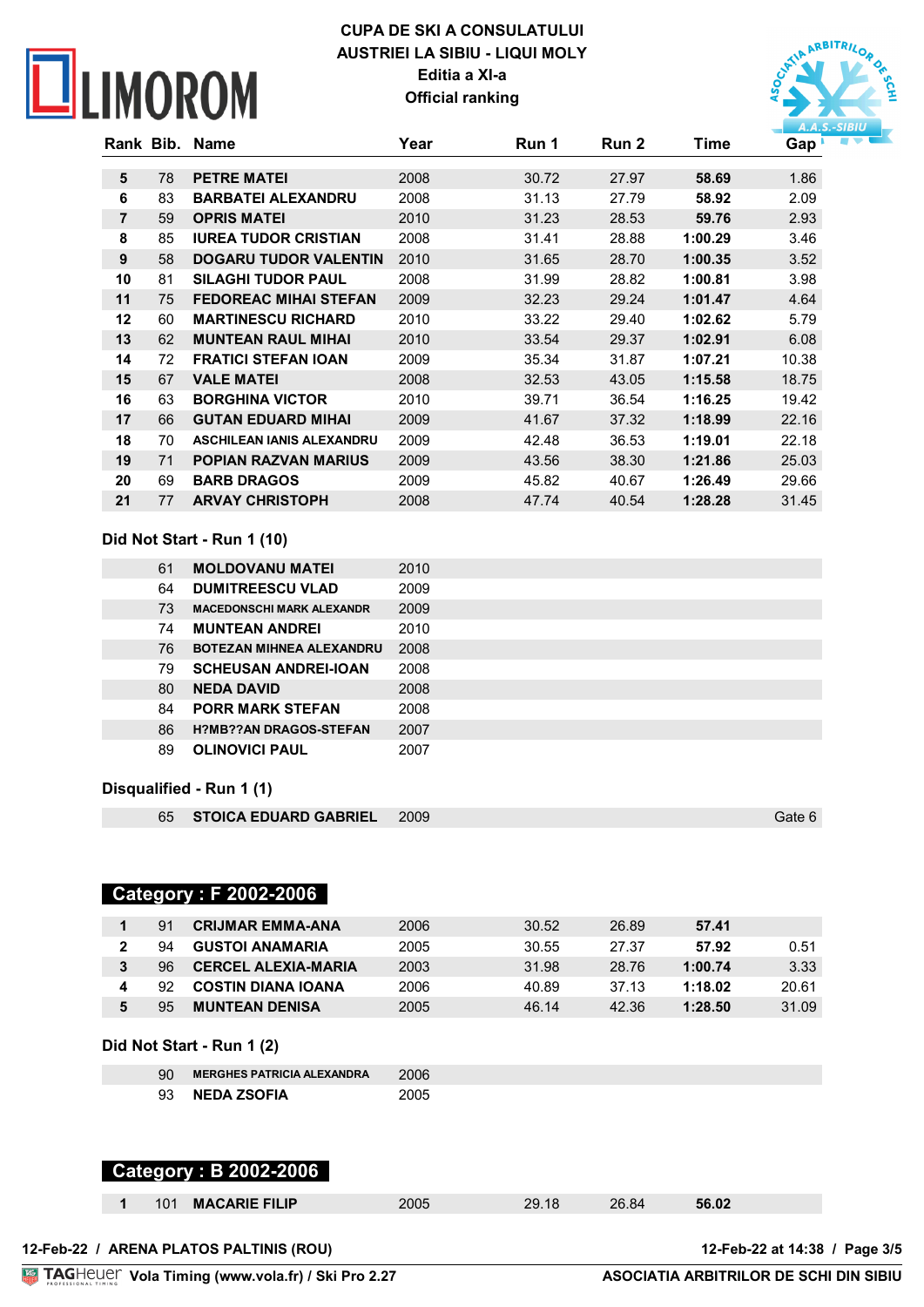# **NEIMOROM**

# **CUPA DE SKI A CONSULATULUI AUSTRIEI LA SIBIU - LIQUI MOLY Editia a XI-a Official ranking**



|              |                  | Rank Bib. Name                     | Year | Run 1 | Run <sub>2</sub> | <b>Time</b> | Gap <sup>1</sup> |
|--------------|------------------|------------------------------------|------|-------|------------------|-------------|------------------|
| $\mathbf{2}$ | 103              | <b>BULEA ANDREI ALEXANDRU 2005</b> |      | 30.20 | 27.54            | 57.74       | 1.72             |
| 3            | 105              | <b>CRIJMAR TUDOR DAVID</b>         | 2004 | 30.62 | 27.68            | 58.30       | 2.28             |
| 4            | 102 <sub>2</sub> | <b>IUREA RADU ALEXANDRU</b>        | 2005 | 30.30 | 28.01            | 58.31       | 2.29             |
| 5            | 106              | <b>MICLEA CARLOS</b>               | 2004 | 31.22 | 27.56            | 58.78       | 2.76             |
| $\bf 6$      | 100              | <b>H?MB??AN VLAD-CASIAN</b>        | 2005 | 33.02 | 30.48            | 1:03.50     | 7.48             |
| 7            | 104              | <b>MUNTEAN VLAD</b>                | 2005 | 39.78 | 35.74            | 1:15.52     | 19.50            |
|              |                  | Did Not Start - Run 1 (2)          |      |       |                  |             |                  |
|              | 97               | <b>SCHEUSAN IOAN-ALEXANDRU</b>     | 2006 |       |                  |             |                  |
|              | 99               | <b>ROMAN ANDREI</b>                | 2006 |       |                  |             |                  |
|              |                  |                                    |      |       |                  |             |                  |
|              |                  | Disqualified - Run 2 (1)           |      |       |                  |             |                  |
|              | 98               | <b>CZIRJEK MIHAI CRISTIAN</b>      | 2006 | 33.53 |                  |             | Gate 1           |
|              |                  |                                    |      |       |                  |             |                  |
|              |                  |                                    |      |       |                  |             |                  |
|              |                  | <b>Category: F 1987-2001</b>       |      |       |                  |             |                  |
|              |                  |                                    |      |       |                  |             |                  |
| 1            | 110              | <b>CIUBANCAN MÜLLER RENATA</b>     | 1989 | 32.36 | 29.54            | 1:01.90     |                  |
| $\mathbf{2}$ | 108              | <b>POP STEFANA MARIA</b>           | 1998 | 34.02 | 29.87            | 1:03.89     | 1.99             |
| 3            | 111              | <b>LUPSA LOREDANA</b>              | 1988 | 34.99 | 30.96            | 1:05.95     | 4.05             |
| 4            | 109              | <b>BANCIU LORENA-ANA</b>           | 1994 | 39.19 | 35.37            | 1:14.56     | 12.66            |
|              |                  | Did Not Start - Run 1 (1)          |      |       |                  |             |                  |
|              |                  |                                    |      |       |                  |             |                  |
|              | 107              | <b>SERB SOFIA TEODORA</b>          | 2000 |       |                  |             |                  |
|              |                  | Disqualified - Run 1 (1)           |      |       |                  |             |                  |
|              |                  |                                    |      |       |                  |             |                  |
|              | 112              | <b>GAVRILA IZABELLA</b>            | 1988 |       |                  |             | Gate 16          |
|              |                  |                                    |      |       |                  |             |                  |
|              |                  |                                    |      |       |                  |             |                  |
|              |                  | <b>Category: B 1987-2001</b>       |      |       |                  |             |                  |
|              |                  |                                    |      |       |                  |             |                  |

|   | 117 | <b>KERESZTES ZSOLT</b>     | 1995 | 28.33 | 25.56 | 53.89   |       |
|---|-----|----------------------------|------|-------|-------|---------|-------|
|   | 121 | <b>STOIAN MARIUS</b>       | 1989 | 28.26 | 25.65 | 53.91   | 0.02  |
|   | 118 | <b>DEZSO MATYAS</b>        | 1995 | 28.70 | 25.98 | 54.68   | 0.79  |
| 4 | 119 | <b>OPREA POPA CRISTIAN</b> | 1989 | 31.03 | 28.38 | 59.41   | 5.52  |
|   | 116 | <b>BRIA DAN ANDREI</b>     | 1997 | 31.65 | 27.77 | 59.42   | 5.53  |
|   | 15  | <b>DENGEL CHRISTIAN</b>    | 2000 | 32.77 | 30.13 | 1:02.90 | 9.01  |
|   |     | <b>VEZAN ALEXANDRU</b>     | 2001 | 37.06 | 32.50 | 1:09.56 | 15.67 |
|   |     |                            |      |       |       |         |       |

**Did Not Start - Run 1 (2)**

| 114 BOTEZAN BOGDAN IONUT 2001 |      |
|-------------------------------|------|
| 120 PATRUSCA RADU             | 1989 |

### **Category : F 1963-1986**

| 124 CURUTA ANDA           | 1976 | 32.44 | 29.07 | 1:01.51 |       |
|---------------------------|------|-------|-------|---------|-------|
| 127<br><b>SANDOR ANNA</b> | 1967 | 34.49 | 30.37 | 1:04.86 | 3.35  |
| 123<br>MITEA DANA         | 1981 | 38.05 | 34.08 | 1:12.13 | 10.62 |

**Vola Timing (www.vola.fr) / Ski Pro 2.27**